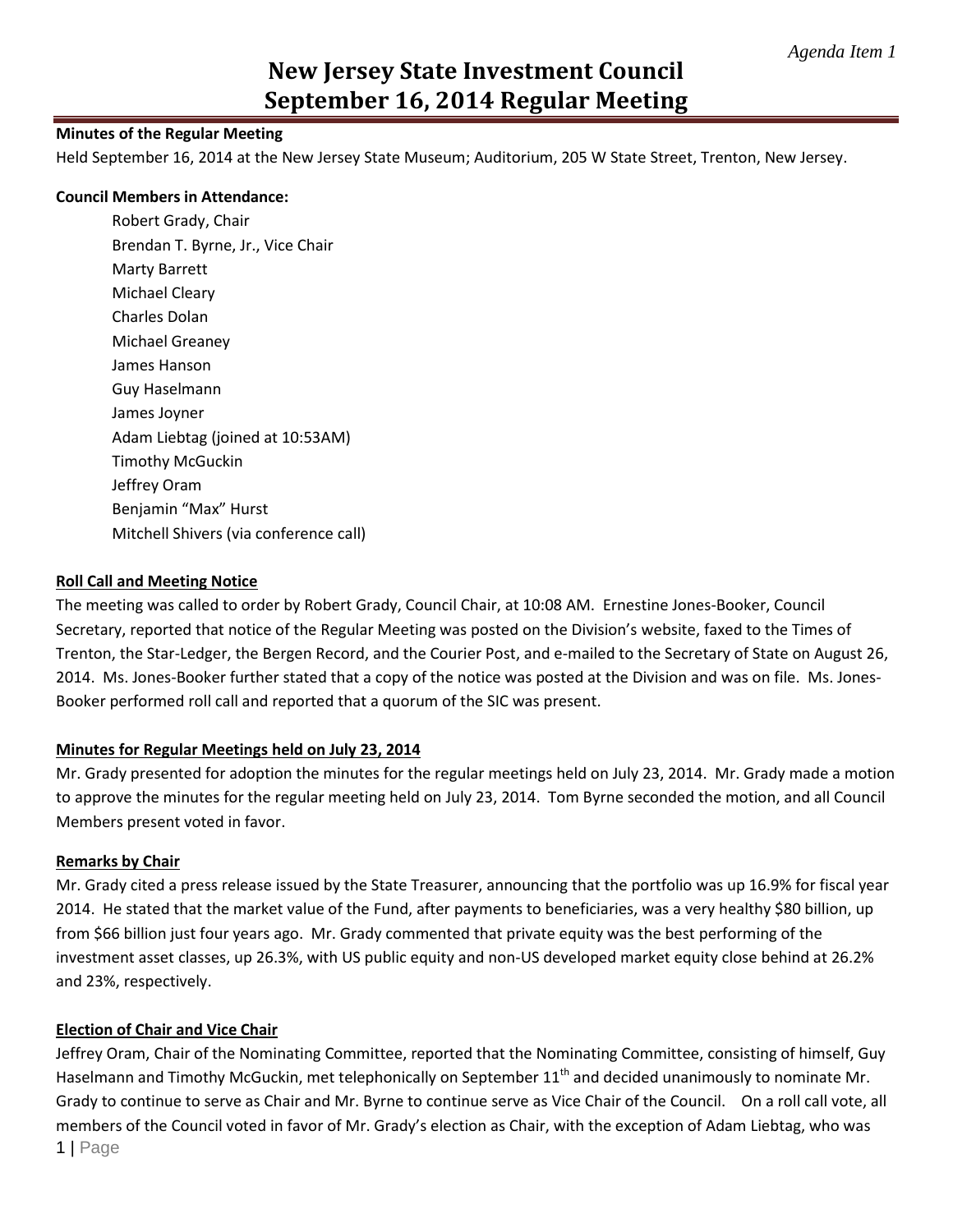absent, and Mr. Grady, who abstained from voting. On a roll call vote, all members of the Council voted in favor of Mr. Byrne's election as Vice Chair, with the exception of Mr. Liebtag, who was absent, and Mr. Byrne, who abstained from voting.

# **Appointments of Members to Council Committees**

Mr. Grady made the following appointments to Council Committees:

**Executive Committee:** Mr. Grady reappointed Mr. Byrne, Mr. Haselmann, Mr. McGuckin, Mr. Oram, and himself to continue to serve on the Executive Committee of the Council.

**Investment Policy Committee:** Mr. Grady reappointed Mr. Byrne, Mr. Haselmann, Mr. McGuckin, Mr. Oram, and himself to the Investment Policy Committee.

**Audit Committee:** Mr. Grady reappointed Mr. McGuckin as Chair of the Audit Committee and also reappointed James Hanson, Michael Greaney, and Michael Cleary to the Audit Committee.

## **Director's Report/Notifications**

Director Chris McDonough provided a brief report on Pension Fund performance, announcing a Fiscal Year 2014 return of 16.9%, and a 20 year return of 8.8%. Mr. McDonough noted that private equity, US and developed non-US equities, global diversified credit and real estate were among the best performing of asset classes within the portfolio, while government bonds, cash and absolute return hedge funds were a drag on performance. Mr. McDonough acknowledged that the Council's change in asset allocation away from treasuries and investment grade credit into equity and alternative investments had a positive effect on performance over the past four years.

Mr. McDonough reported that the returns as of June 30, 2014 were ahead of the benchmark for both the fiscal year and for the 3, 5, and 10 year periods. Brady O'Connell of HEK explained the use of benchmarks by funds generally in determining performance on both an absolute and relative basis. Mr. Haselmann complimented the Division and Council for diversifying the portfolio in a manner that created more robust returns with less risk. Mr. Grady explained the rationale for the Fund's overweight cash position.

Brian Arena and Karen Paardecamp of the Division gave an overview of the global equity portfolio. In response to Mr. Haselmann's inquiry about the Division's reaction to increased volatility based on the Scottish secession vote and related separatist movements in Europe, Ms. Paardecamp responded that the developed market portfolio mostly tracks the benchmark with only a few adjustments at the margins. Mr. Haselmann also asked how the Division handled shifts in companies' non-domestic revenues when determining geographic diversification. Ms. Paardecamp responded that it remained a challenge for both the Division and for benchmark providers, and Mr. Arena stated that the recent consolidation of global public equity holdings from multiple common pension funds to a single common pension fund has been helpful in that regard. In response to a question from Mr. Byrne regarding the discrepancy in performance between the S&P and Russell indices, Mr. Arena discussed various potential reasons for this variance. Mr. Grady, Mr. Byrne and Mr. Oram complimented Division staff for its ability to outperform the benchmarks without taking undue risks.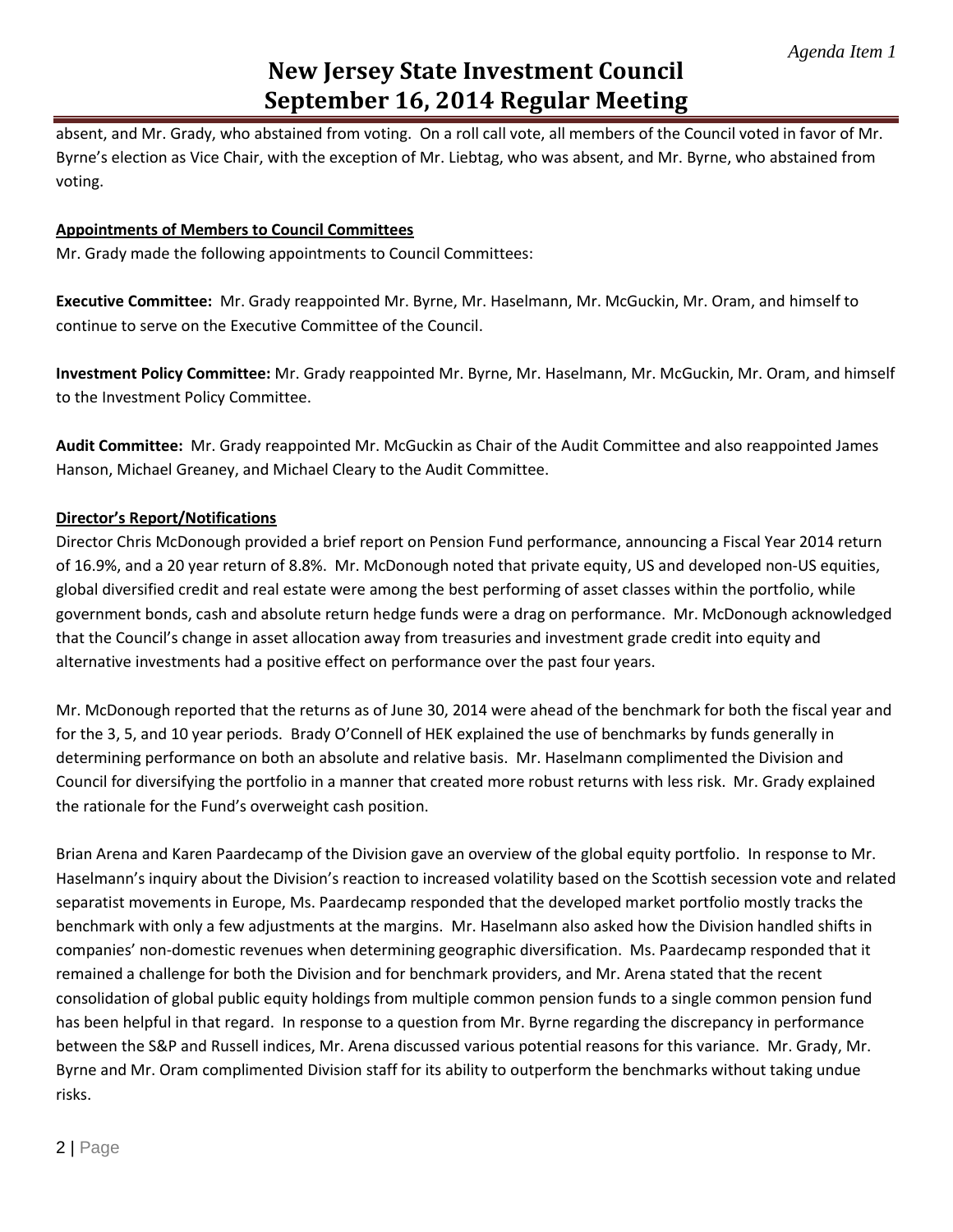Jason MacDonald of the Division presented an overview of the Fund's private equity portfolio. Mr. Grady asked for the Fund's current allocation to private equity, and Mr. MacDonald responded the allocation was 8.7%. Mr. O'Connell noted that this percentage was below the average for large public pension plans.

Mr. Liebtag joined the meeting at this point.

Mr. Grady welcomed Max Hurst to the State Investment Council as the new representative of the Public Employees Retirement System, and made a motion to thank Peter Maurer for his service, commitment, and individual contribution to the beneficiaries of the State pension systems and the people of the State of New Jersey during his term as a member of the New Jersey State Investment Council from July 2011 through June 2014. Mr. Oram seconded the motion, and all Council members present voted in favor.

Michael Wszolek and Mr. McDonough provided a macro investment market update. Mr. Grady, Mr. Haselmann and Charles Dolan expressed concern that the public equity markets would not continue to perform at current levels and advised caution in allocating assets to public equity going forward. Mr. Haselmann noted the additional benefit of an increased cash position, in allowing the Division to meet its payment obligations without selling into a distressed market and also to capitalize on opportunistic investments that may arise. Mr. McDonough also provided a further update on Pension Fund performance and portfolio positioning. He announced that the Division had procured Cliffwater as its hedge fund consultant.

In response to recent media reports, Mr. Cleary asked if the Division had a breakdown of investment fees paid. Mr. McDonough responded that this information is included within the annual report, and he agreed to make the information available to Mr. Cleary after the meeting. Mr. McDonough noted that there was an inconsistency among large public pension funds in the manner in which they report fees, with many of the plans reporting only management fees and not incentive or performance fees. Mr. McDonough stated that the Division includes both types of fees in its reports for hedge fund managers. He also said that this difference in reporting has led many to believe that the Division was paying higher than average management fees, which he did not believe was true. Mr. Haselmann and Mr. Dolan expressed their support of paying incentive-based fees, especially when they are combined with hurdle rates, and said the focus should be not on fees alone but instead on returns net of fees. Mr. Byrne pointed out that it is impossible to invest in private equity without paying some sort of fee.

Mr. McDonough notified the Council of a change in terms of the Division's investment in Value Act Capital Partners II, LP. The initial lockup had expired, and the Division elected to maintain its investment in a share class with a 6 percent hurdle rate (down from the initial 8 percent) in return for annual liquidity. The management fee remained the same. Mr. McDonough also notified the Council of the acquisition of Aether Investment Partners, LLC, the management company of Aether Real Assets III, L.P. and Aether Real Assets III, L.P. Surplus, by Northern Lights Capital Group and Treasury Group Limited. The Division consented to the acquisition, because the key employees of Aether Investment Partners will retain primary control over the day-to-day operations of the Aether funds.

Finally, Mr. McDonough notified the Council of the sale of the Division's investment in General Catalyst Group VI, L.P. to Washington University on September 5, 2014. Mr. McDonough reported that after being contacted by a potential purchaser, the Division solicited bids from a number of interested parties, with Washington University offering the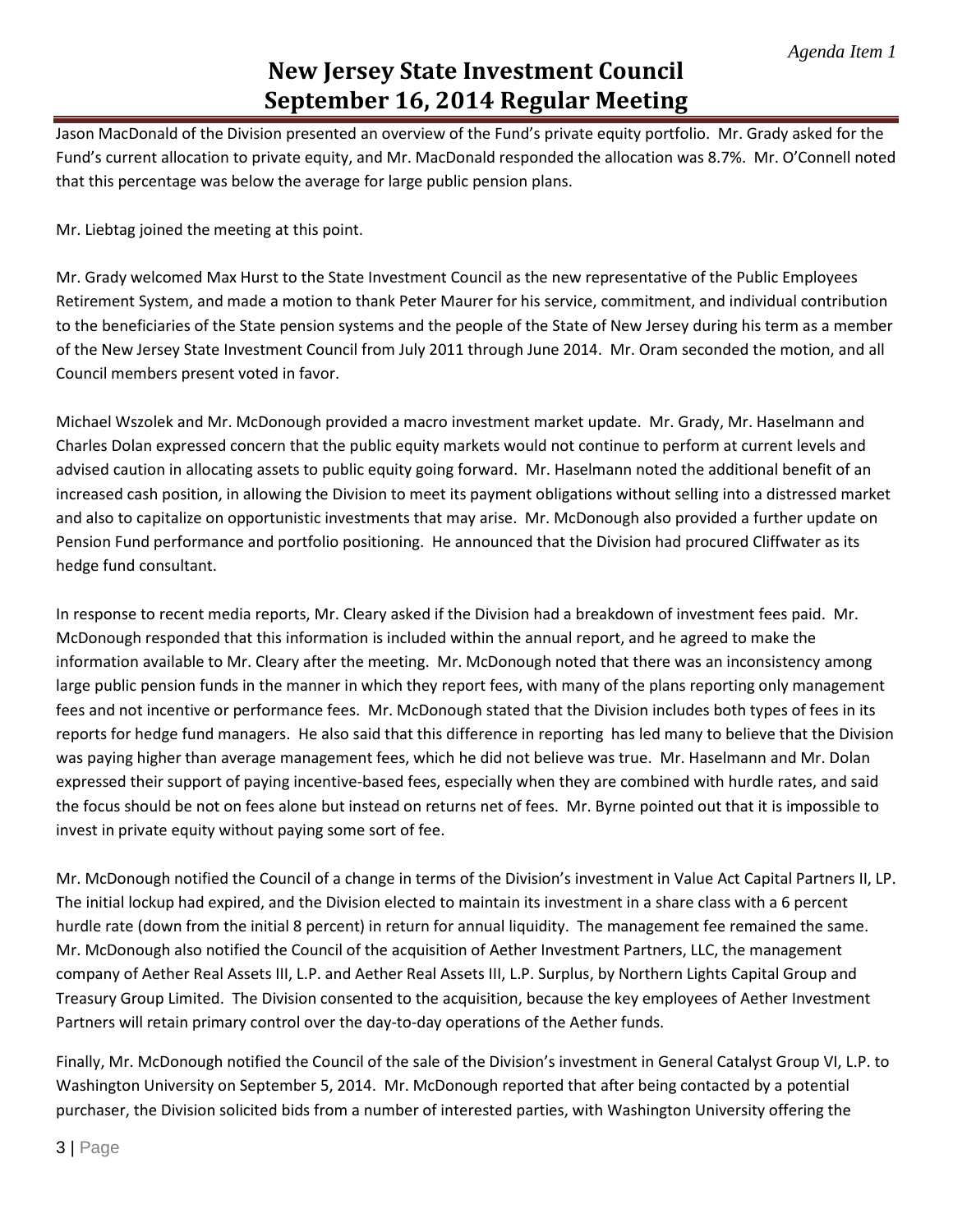highest price. It agreed to acquire the Division's interest in General Catalyst at a 5% premium to its net asset value (NAV) as of March 31, 2014, allowing the Division to recoup a multiple of 1.46 on its initial investment, with a 37% net IRR.

Mr. Liebtag expressed his view that the Treasurer's investigation into the reported political contributions by Charlie Baker should continue to its conclusion, regardless of the sale of the Division's interest in General Catalyst. Mr. Liebtag stated that it would be informative to both the Council and the investment management community regarding the application and interpretation of the Council's regulations regarding political contributions. He acknowledged that the Division profited from the General Catalyst investment, but noted that General Catalyst also benefited from the Division's investment through the receipt of management fees, regardless of the sale. Mr. Barrett concurred with Mr. Liebtag and stated that he was looking forward to reviewing the report when completed. Mr. McDonough and Mr. Grady stated that neither was informed that the investigation would be discontinued, and Mr. McDonough agreed to bring their concerns to the attention of the Treasurer.

Mr. Grady introduced Dr. Roger Cohen as the Treasurer's designee to the State Investment Council, and summarized for his benefit the Council's prior discussion regarding General Catalyst.

# **Private Equity Investment**

# *Hellman and Friedman Capital Partners VIII, L.P.*

Meghna Desai of the Division along with Faraz Shooshani of SIS presented a \$100 million investment in Hellman and Friedman Capital Partners VIII, L.P., a fund focused on large-scale, private equity investments in developed markets. Ms. Desai and Mr. Shooshani stated that the investment was being considered because of the firm's top quartile track record and its established investment team. Mr. Grady noted the strong performance of the Division's prior investment with Hellman and Friedman, and reported that the Investment Policy Committee reviewed the investment and determined that adequate and appropriate due diligence had been conducted.

Mr. Liebtag asked that the Council defer its review of the investment pending further review of political contributions made by Patrick Healy and Erik Ragatz to the Republican National Committee in 2012. Mr. Liebtag expressed his discomfort with the investment due to the perception of conflict of interest and lack of disclosure. Mr. McDonough responded that contributions to national committees were not intended to be covered by the Council's regulations, according to Council direction adopted in 2006. Mr. Liebtag was concerned that even if the national committees were not considered parties "organized in the State" under the Council's policy, the contributions could be seen to be indirect violations of the Council's policy, if they were made for the purpose of influencing State elections. Mr. Byrne and Mr. Haselmann expressed concern that there was a risk that the Division would miss the opportunity to make the investment if the Division waited until the next Council meeting. Mr. Liebtag asked for a legal interpretation of the Council rules, and asked whether the contributions at issue would have come up in the course of due diligence by the Division. Deputy Attorney General Pamela Morone stated that she did not have all of the facts and therefore could not comment on this particular case, but referred Mr. Liebtag to the language of the Council political contribution regulation that generally excludes from its scope any contributions made to national committees. Mr. McDonough added that the contributions would only have been discovered by Division staff if reported by the fund in its disclosure reports or if reported on the ELEC website.